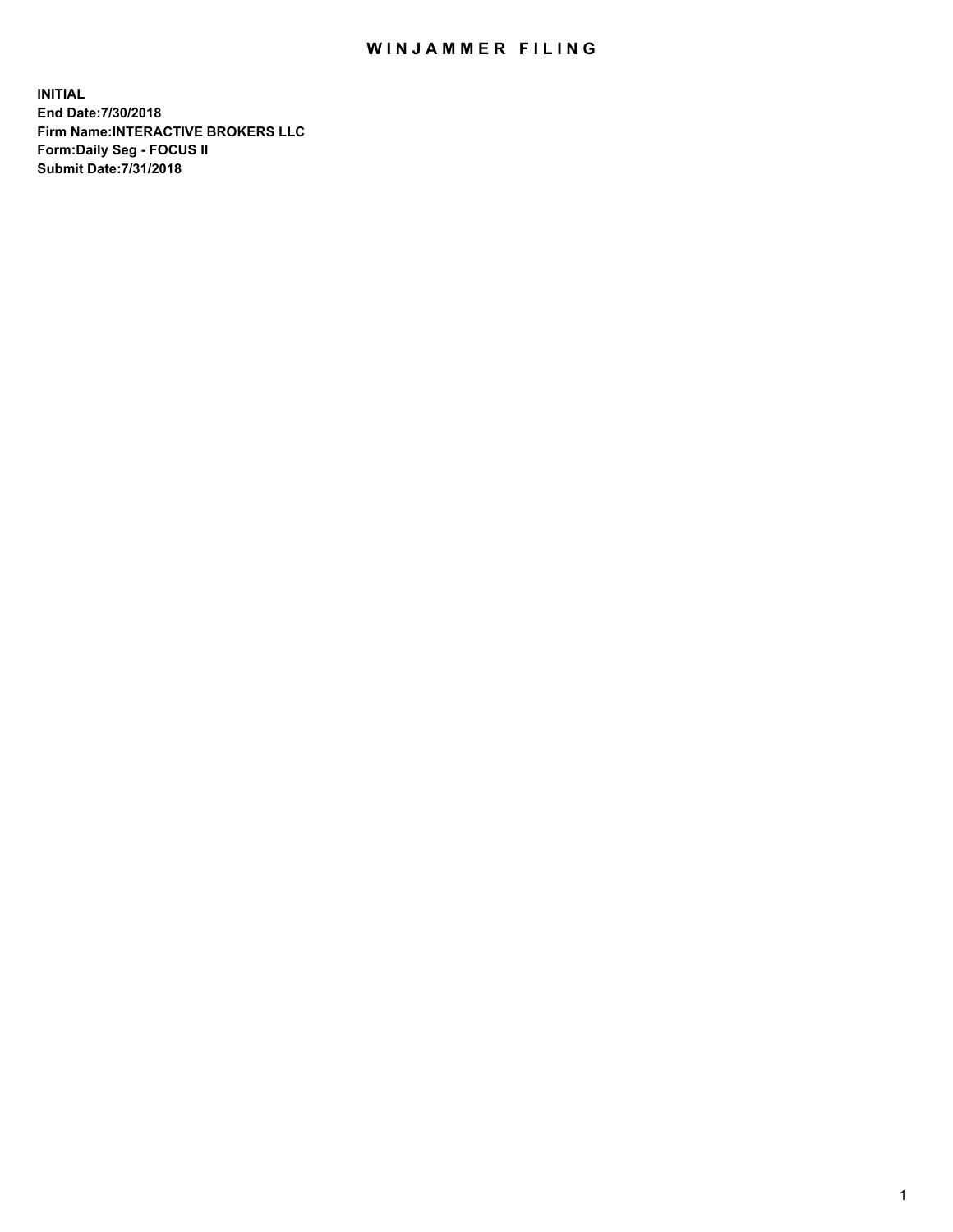**INITIAL End Date:7/30/2018 Firm Name:INTERACTIVE BROKERS LLC Form:Daily Seg - FOCUS II Submit Date:7/31/2018 Daily Segregation - Cover Page**

| Name of Company                                                                                                                                                                                                                                                                                                                | <b>INTERACTIVE BROKERS LLC</b>                                                  |
|--------------------------------------------------------------------------------------------------------------------------------------------------------------------------------------------------------------------------------------------------------------------------------------------------------------------------------|---------------------------------------------------------------------------------|
| <b>Contact Name</b>                                                                                                                                                                                                                                                                                                            | James Menicucci                                                                 |
| <b>Contact Phone Number</b>                                                                                                                                                                                                                                                                                                    | 203-618-8085                                                                    |
| <b>Contact Email Address</b>                                                                                                                                                                                                                                                                                                   | jmenicucci@interactivebrokers.c<br>om                                           |
| FCM's Customer Segregated Funds Residual Interest Target (choose one):<br>a. Minimum dollar amount: ; or<br>b. Minimum percentage of customer segregated funds required:% ; or<br>c. Dollar amount range between: and; or<br>d. Percentage range of customer segregated funds required between: % and %.                       | $\overline{\mathbf{0}}$<br>0<br>155,000,000 245,000,000<br>0 <sub>0</sub>       |
| FCM's Customer Secured Amount Funds Residual Interest Target (choose one):<br>a. Minimum dollar amount: ; or<br>b. Minimum percentage of customer secured funds required:%; or<br>c. Dollar amount range between: and; or<br>d. Percentage range of customer secured funds required between:% and%.                            | <u>0</u><br>$\overline{\mathbf{0}}$<br>80,000,000 120,000,000<br>0 <sub>0</sub> |
| FCM's Cleared Swaps Customer Collateral Residual Interest Target (choose one):<br>a. Minimum dollar amount: ; or<br>b. Minimum percentage of cleared swaps customer collateral required:% ; or<br>c. Dollar amount range between: and; or<br>d. Percentage range of cleared swaps customer collateral required between:% and%. | $\frac{0}{0}$<br>$\underline{0}$ $\underline{0}$<br>0 <sub>0</sub>              |

Attach supporting documents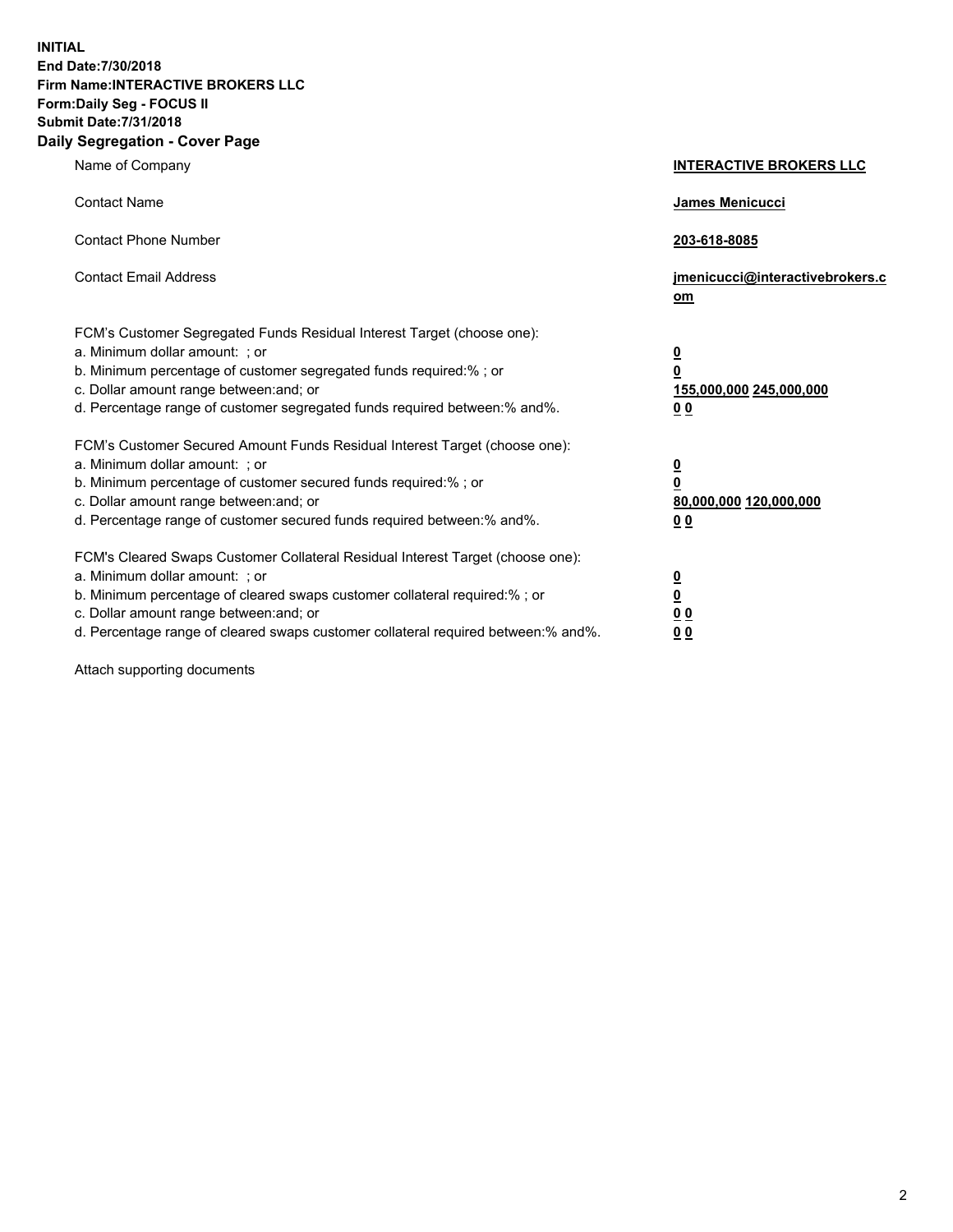## **INITIAL End Date:7/30/2018 Firm Name:INTERACTIVE BROKERS LLC Form:Daily Seg - FOCUS II Submit Date:7/31/2018 Daily Segregation - Secured Amounts**

|                | Daily Ocglegation - Occarea Anioants                                                               |                                                |
|----------------|----------------------------------------------------------------------------------------------------|------------------------------------------------|
|                | Foreign Futures and Foreign Options Secured Amounts                                                |                                                |
|                | Amount required to be set aside pursuant to law, rule or regulation of a foreign                   | $0$ [7305]                                     |
|                | government or a rule of a self-regulatory organization authorized thereunder                       |                                                |
| $\mathbf{1}$ . | Net ledger balance - Foreign Futures and Foreign Option Trading - All Customers                    |                                                |
|                | A. Cash                                                                                            | 444,862,083 [7315]                             |
|                | B. Securities (at market)                                                                          | $0$ [7317]                                     |
| 2.             | Net unrealized profit (loss) in open futures contracts traded on a foreign board of trade          | $-1,008,599$ [7325]                            |
| 3.             | Exchange traded options                                                                            |                                                |
|                | a. Market value of open option contracts purchased on a foreign board of trade                     | 562,403 [7335]                                 |
|                | b. Market value of open contracts granted (sold) on a foreign board of trade                       | -64,014 [7337]                                 |
| 4.             | Net equity (deficit) (add lines 1. 2. and 3.)                                                      | 444,351,873 [7345]                             |
| 5.             | Account liquidating to a deficit and account with a debit balances - gross amount                  | 2,485 [7351]                                   |
|                | Less: amount offset by customer owned securities                                                   | 0 [7352] 2,485 [7354]                          |
| 6.             | Amount required to be set aside as the secured amount - Net Liquidating Equity                     | 444,354,358 [7355]                             |
|                | Method (add lines 4 and 5)                                                                         |                                                |
| 7.             | Greater of amount required to be set aside pursuant to foreign jurisdiction (above) or line        | 444,354,358 [7360]                             |
|                | 6.                                                                                                 |                                                |
|                | FUNDS DEPOSITED IN SEPARATE REGULATION 30.7 ACCOUNTS                                               |                                                |
| 1.             | Cash in banks                                                                                      |                                                |
|                | A. Banks located in the United States                                                              | 86,600,465 [7500]                              |
|                | B. Other banks qualified under Regulation 30.7                                                     | 0 [7520] 86,600,465 [7530]                     |
| 2.             | Securities                                                                                         |                                                |
|                | A. In safekeeping with banks located in the United States                                          | 371,878,565 [7540]                             |
|                | B. In safekeeping with other banks qualified under Regulation 30.7                                 | 0 [7560] 371,878,565 [7570]                    |
| 3.             | Equities with registered futures commission merchants                                              |                                                |
|                | A. Cash                                                                                            | $0$ [7580]                                     |
|                | <b>B.</b> Securities                                                                               | $0$ [7590]                                     |
|                | C. Unrealized gain (loss) on open futures contracts                                                | $0$ [7600]                                     |
|                | D. Value of long option contracts                                                                  | $0$ [7610]                                     |
|                | E. Value of short option contracts                                                                 | 0 [7615] 0 [7620]                              |
| 4.             | Amounts held by clearing organizations of foreign boards of trade                                  |                                                |
|                | A. Cash                                                                                            | $Q$ [7640]                                     |
|                | <b>B.</b> Securities                                                                               | $0$ [7650]                                     |
|                | C. Amount due to (from) clearing organization - daily variation                                    | $0$ [7660]                                     |
|                | D. Value of long option contracts                                                                  | $0$ [7670]                                     |
|                | E. Value of short option contracts                                                                 | 0 [7675] 0 [7680]                              |
| 5.             | Amounts held by members of foreign boards of trade                                                 |                                                |
|                | A. Cash                                                                                            | 106,782,909 [7700]                             |
|                | <b>B.</b> Securities                                                                               | $0$ [7710]                                     |
|                | C. Unrealized gain (loss) on open futures contracts                                                | 4,067,432 [7720]                               |
|                | D. Value of long option contracts                                                                  | 562,403 [7730]                                 |
|                | E. Value of short option contracts                                                                 | <mark>-64,014</mark> [7735] 111,348,730 [7740] |
| 6.             | Amounts with other depositories designated by a foreign board of trade                             | 0 [7760]                                       |
| 7.             | Segregated funds on hand                                                                           | $0$ [7765]                                     |
| 8.             | Total funds in separate section 30.7 accounts                                                      | 569,827,760 [7770]                             |
| 9.             | Excess (deficiency) Set Aside for Secured Amount (subtract line 7 Secured Statement                | 125,473,402 [7380]                             |
| 10.            | Page 1 from Line 8)<br>Management Target Amount for Excess funds in separate section 30.7 accounts |                                                |
| 11.            |                                                                                                    | 80,000,000 [7780]                              |
|                | Excess (deficiency) funds in separate 30.7 accounts over (under) Management Target                 | 45,473,402 [7785]                              |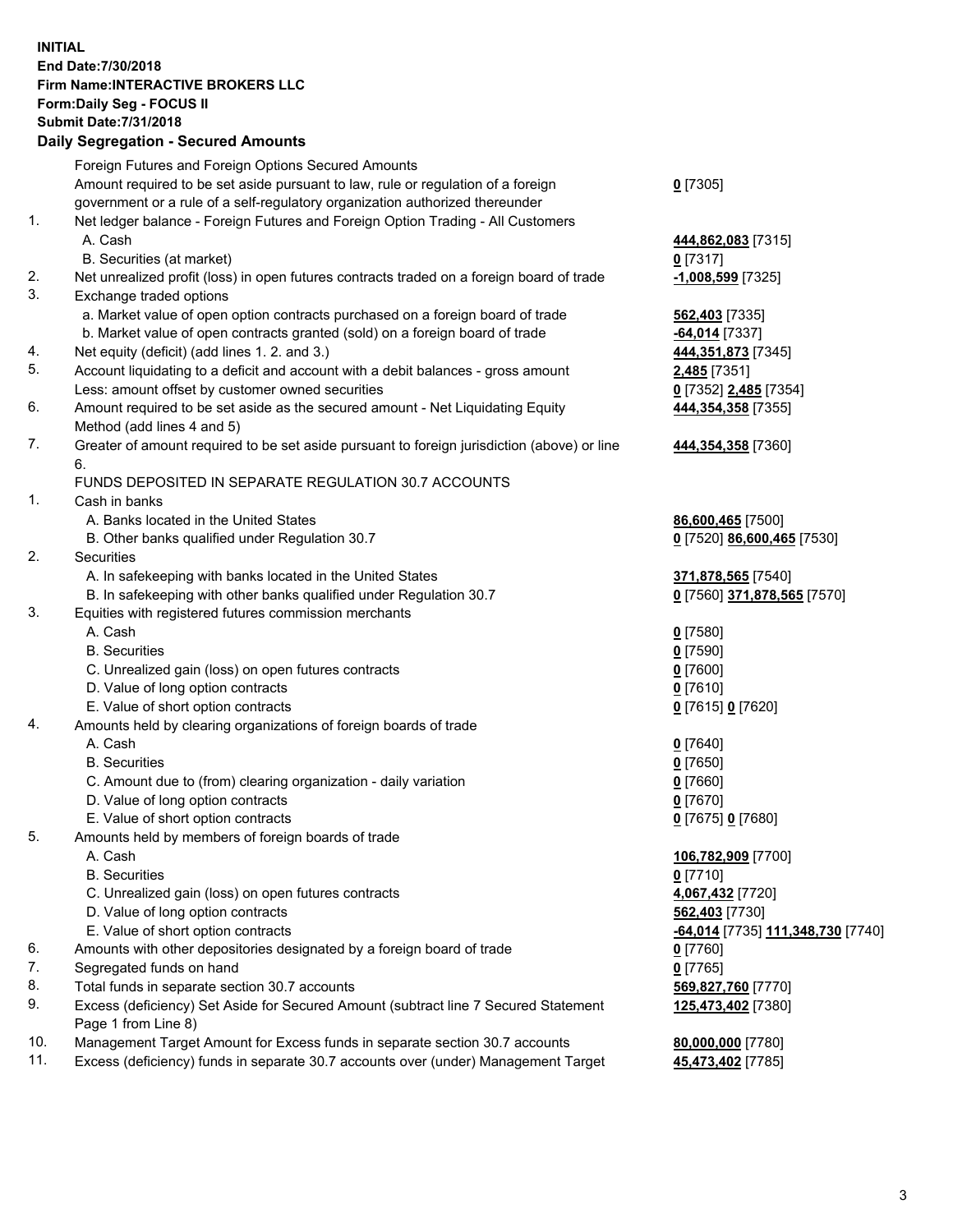**INITIAL End Date:7/30/2018 Firm Name:INTERACTIVE BROKERS LLC Form:Daily Seg - FOCUS II Submit Date:7/31/2018 Daily Segregation - Segregation Statement** SEGREGATION REQUIREMENTS(Section 4d(2) of the CEAct) 1. Net ledger balance A. Cash **3,943,373,620** [7010] B. Securities (at market) **0** [7020] 2. Net unrealized profit (loss) in open futures contracts traded on a contract market **19,083,695** [7030] 3. Exchange traded options A. Add market value of open option contracts purchased on a contract market **173,170,453** [7032] B. Deduct market value of open option contracts granted (sold) on a contract market **-178,937,255** [7033] 4. Net equity (deficit) (add lines 1, 2 and 3) **3,956,690,513** [7040] 5. Accounts liquidating to a deficit and accounts with debit balances - gross amount **164,100** [7045] Less: amount offset by customer securities **0** [7047] **164,100** [7050] 6. Amount required to be segregated (add lines 4 and 5) **3,956,854,613** [7060] FUNDS IN SEGREGATED ACCOUNTS 7. Deposited in segregated funds bank accounts A. Cash **1,010,136,979** [7070] B. Securities representing investments of customers' funds (at market) **1,970,661,380** [7080] C. Securities held for particular customers or option customers in lieu of cash (at market) **0** [7090] 8. Margins on deposit with derivatives clearing organizations of contract markets A. Cash **26,042,836** [7100] B. Securities representing investments of customers' funds (at market) **1,162,973,827** [7110] C. Securities held for particular customers or option customers in lieu of cash (at market) **0** [7120] 9. Net settlement from (to) derivatives clearing organizations of contract markets **2,437,228** [7130] 10. Exchange traded options A. Value of open long option contracts **173,130,334** [7132] B. Value of open short option contracts **-178,931,655** [7133] 11. Net equities with other FCMs A. Net liquidating equity **0** [7140] B. Securities representing investments of customers' funds (at market) **0** [7160] C. Securities held for particular customers or option customers in lieu of cash (at market) **0** [7170] 12. Segregated funds on hand **0** [7150] 13. Total amount in segregation (add lines 7 through 12) **4,166,450,929** [7180] 14. Excess (deficiency) funds in segregation (subtract line 6 from line 13) **209,596,316** [7190] 15. Management Target Amount for Excess funds in segregation **155,000,000** [7194] **54,596,316** [7198]

16. Excess (deficiency) funds in segregation over (under) Management Target Amount Excess